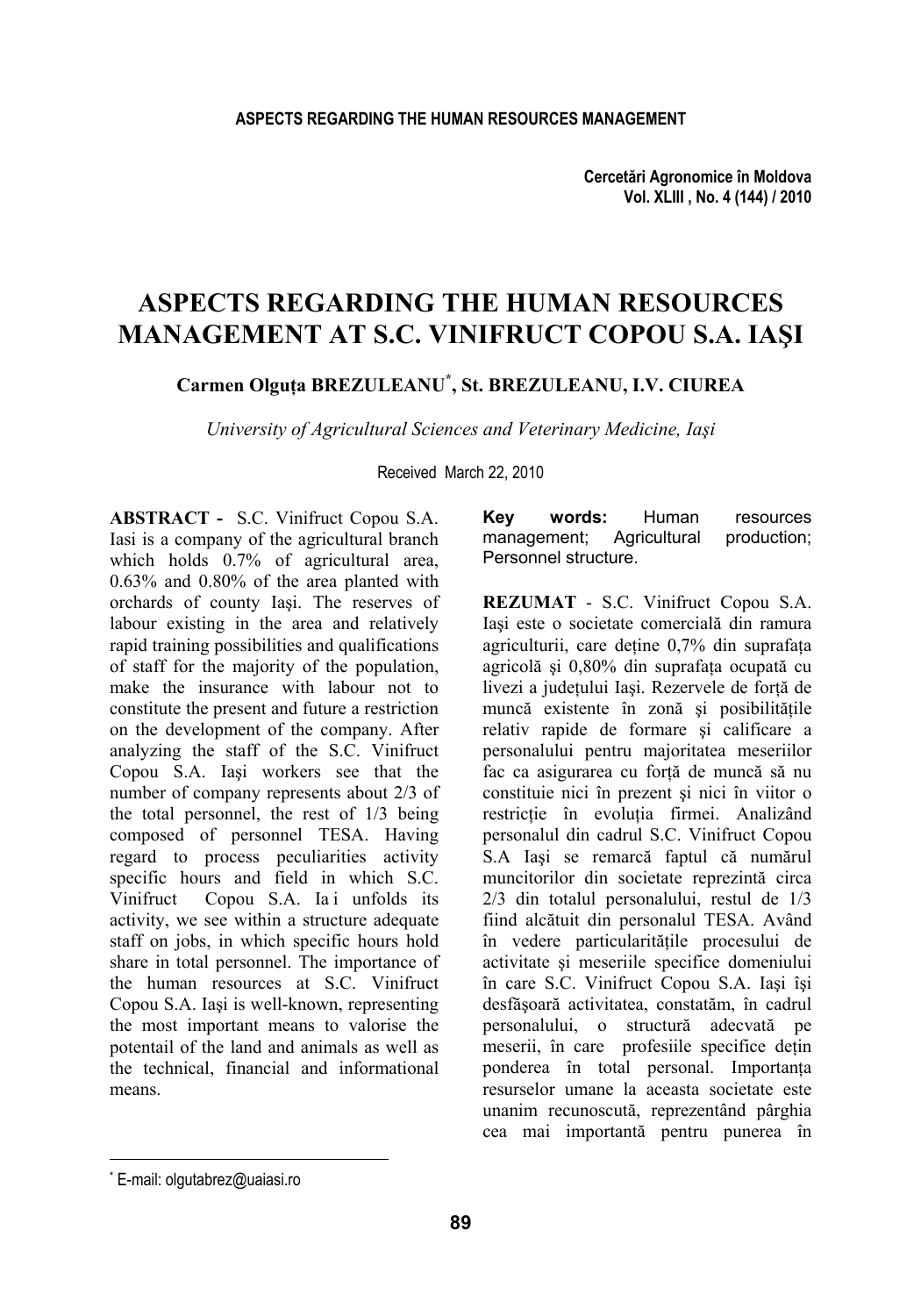### **Carmen Olguţa BREZULEANU, St. BREZULEANU, I.V. CIUREA**

valoare a potenţialului pământului şi al animalelor, precum şi a mijloacelor tehnice, financiare și informaționale.

**Cuvinte cheie:** managementul resurselor umane; producție agricolă; structura personalului.

# **INTRODUCTION**

The study work and the human resources aims to provide the other hand, eliminating or reducing consumptions of unnecessary time activities, and on the other hand improving methods of work, the use of means and working the labour and the ergonomic conditions in which takes place work.

Economic and professional motivations at agricultural farm include: salary, bonuses, profit participation, granting credits, existence of a system of health insurance, facilities on career development, ensuring compatibility of qualification, skills and abilities employee and job characteristics.

# **MATERIAL AND METHOD**

The source of information that is at the basis for the design of the study is the statistical data from S.C. Vinifruct Copou S.A. Iaşi, for the period 2006-2008, unit which is the subject of the study the case.

Data processing has been carried out by specific methods of human resources management in agriculture resulting in a series of specific indicators and indices which enabled the apreciation of developments and trends of human resources specific to agricultural production.

Human resources management in agriculture means that part of management which, by using scientific methods, pursues recruitment, selection, integration and development of staff, organized labor, ensuring conditions appropriate for work and harmonization of the social climate, train and motivation of personnel in the process work.

Company S.C. Vinifruct Copou S.A. Iaşi was set up in the former farming business reorganisation of Copou state enterprise on the basic Law No 15/1990 and provisions HG No 266/1991, the company newly established full over assets the state agricultural enterprise of Copou.

The aim of S.C. Vinifruct Copou S.A. Iaşi can be grouped in the next main areas of activities, group determined by the diversity of products and technologies held by the company i.e: cereal culture, and storage, meadow and grassland culture, tree growing (orchards), services, auxillary activities of small industry.

At the head office of the company there are located administrative buildings economic compartment and ADT compartment with a surface area of 657  $m<sup>2</sup>$  and hold an area of 2,718.85 m<sup>2</sup> land court buildings. S.C.Vinifruct Copou S.A. Iaşi have constituted two farms and three sectors, which they serve them:

1. Holding Copou-in the area of Iaşi, at 1-2 km from the headquarters of the company, with a total area of 120 ha, of which 79 hectares of farm land.

2. Raducăneni farm-in the area of Raducăneni commune, at 45-50 km from the headquarters of the company, with a total area of 361 ha of which 342 ha of arable land (74 ha orchard).

3. Sector supply, mechanization and construction, which is currently the headquarters of the company which unfolds activities of: supply, distribution and transport for farms, but also for other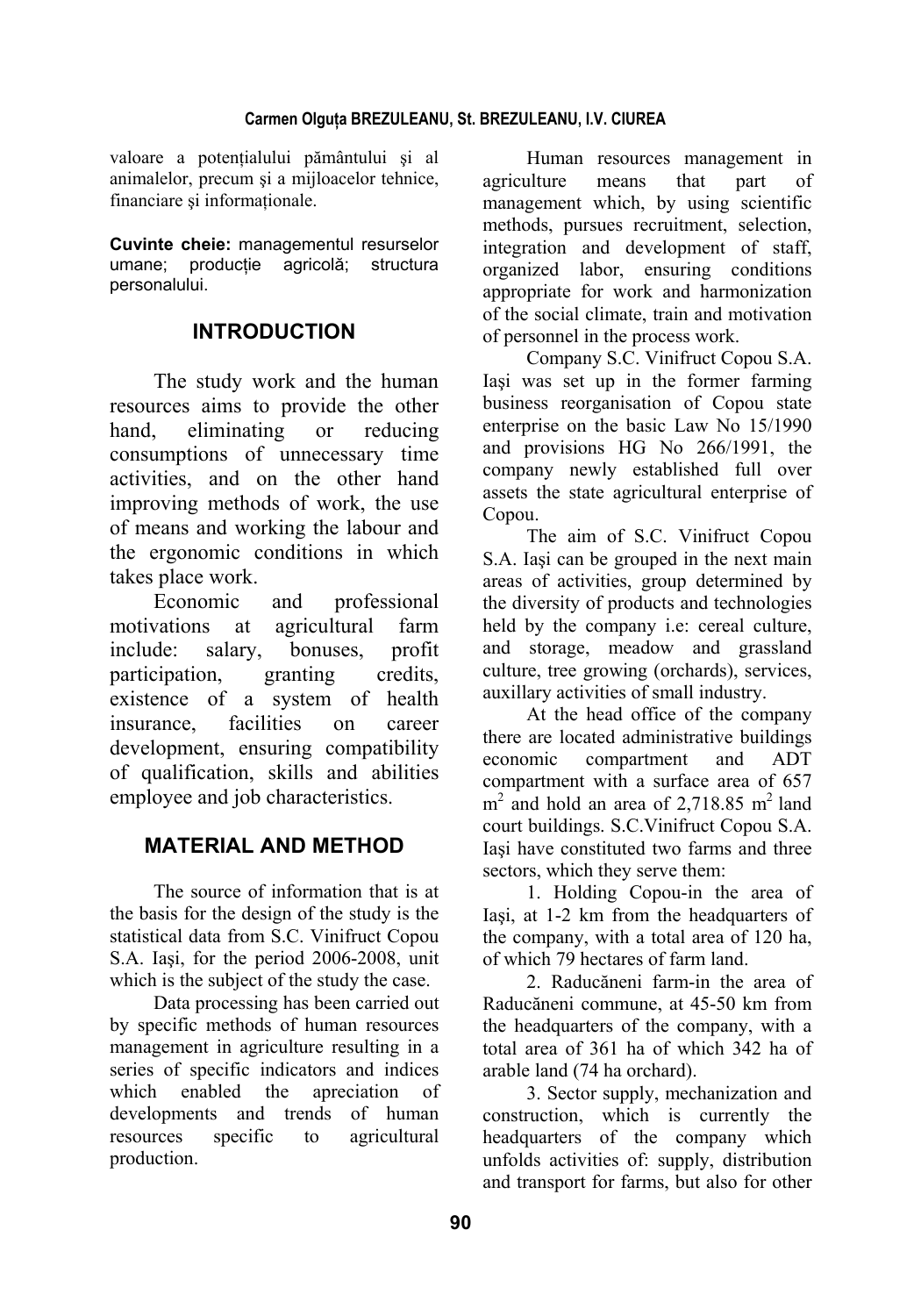#### **ASPECTS REGARDING THE HUMAN RESOURCES MANAGEMENT**

companies if asked; maintenance and repairs to its machinery and agricultural machines; maintenance and repair of the existing buildings.

4. Business sector, the company has two stores, located in the city of Iasi, through its own products which fan out and the third parties (fruit, and other food products), the representative in Moldova of the French company Bayer Cropscience, producing pesticides, distributes its products wholesale gross, in direct relationship (import) company of France, or via representation of **Bucharest** 

5. Economic district -consisting of a team of experts, who coordinates the activity collar of farms and sectors.

## **RESULTS AND DISCUSSION**

The land structure analysis to S.C. Vinifruct Copou S.A. Iaşi highlights the fact that the land is arable dominant (*Figure 1*).



**Figure 1 – The structure on the land on category of use within S.C. Vinifruct Copou S.A. Iaşi** 

Machines, equipment and tractors with fitted farm copou have a strong degree of wear, which leads to a degree of their use of 40%, having negative discuss technical economic results on the fact which requires new investment in this field (*Table 1*).

**Table 1 - Providing tractors and farm machinery** 

| <b>Specification</b>           | Piece |
|--------------------------------|-------|
| Agricultural tractors          | 12    |
| Machines to spread fertilizers | 2     |
| Seeder                         |       |
| Watering machines with         | я     |
| mechanic traction              |       |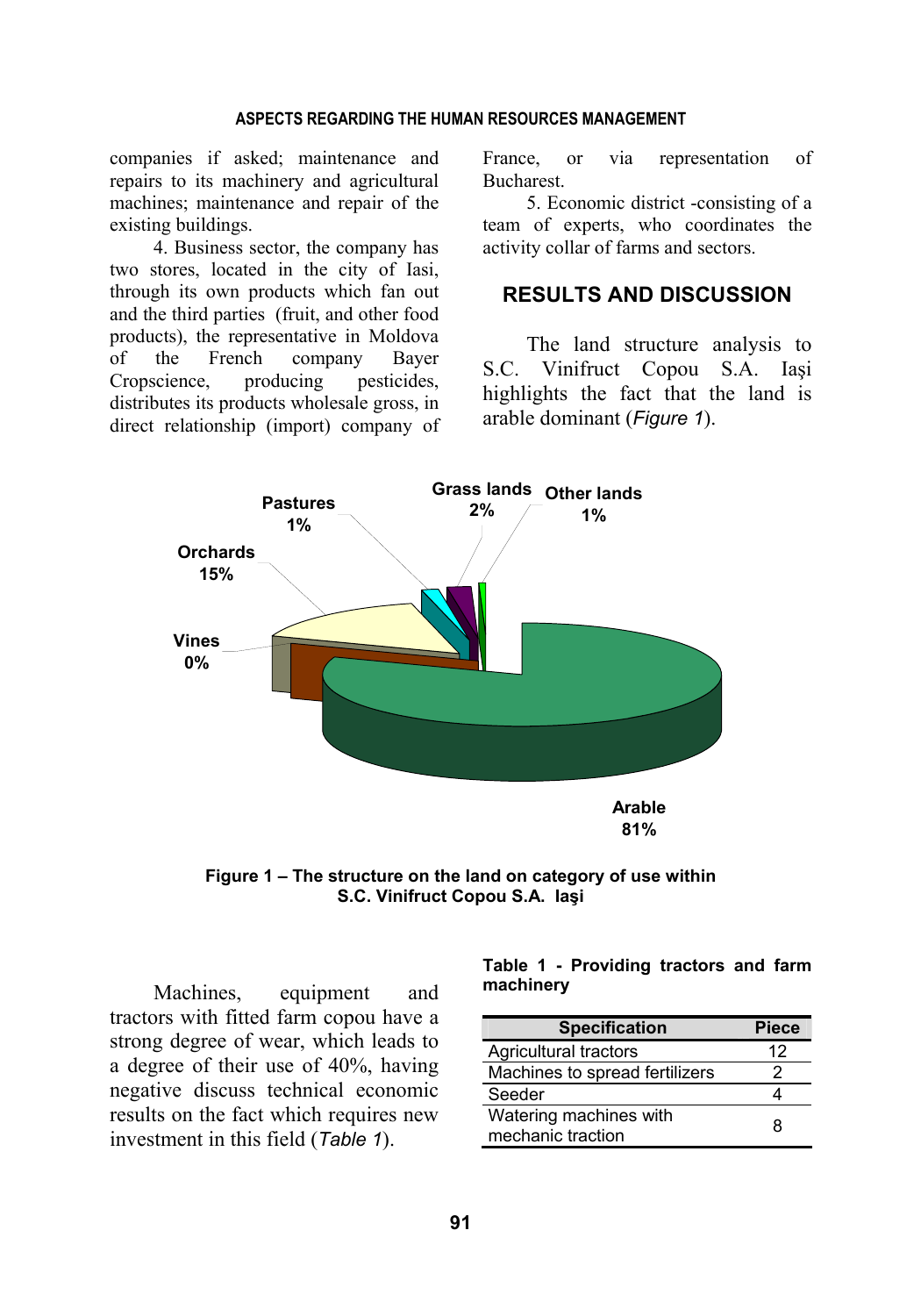The motivational factors which can emprove the subjective value of labour at S.C. Vinifruct Copou S.A., taking into consideration the peculiarities of situations and persons on which the managers of top companies focus are: the appreciation of the success of the employees, continuous information on the performances of the organization, establishing the professional objectives ,encourage the initiative, a tem climate , increase the degree of autonomy and decision of labour team, attraction very good personnel. Among these factors, individual success recognition and encouraging communication at the workplace are determined to obtain participation performance of employees.

Economic and professional motivations at S.C. Vinifruct Copou S.A. include: salary, bonuses, profit participation, granting credits, existence of a system of health insurance, facilities on career development, ensuring compatibility of qualification, skills and abilities employee and job characteristics (Brezuleanu, 2004).

S.C. Vinifruct Copou S.A. the social motivations take into account the fact that employee belongs to a collective activities after certain rules and in which are stated certain hierarchy. As a result, the motivation is determined by the way in which the employee charged work relationships, the degree to which it recognizes and the way they are implemented. employee is more sensitive to the appraisals or the colleagues reproach him, of colleagues, only to those expressed by high-ranking (Ciurea, 2005).

S.C.Vinifruct Copou S.A. Iaşi is ensured by the number of staff necessary for normal conduct of business. The reserves of labour existing in the area and possibilities relatively rapid training and qualifications of staff for majority population, the insurance with labour to constitute the present and future a restriction on the development firm. The skill levels in relation to the requirements profession is good.

After structure in seniority work reflect a preponderance of personnel with more than 10 years old, so an increase in human potential of this factor (*Table 2*).

| <b>Personnel structure</b>          | 2007 | 2008 | 2009 |
|-------------------------------------|------|------|------|
| No of direct productive employees   |      | 1 G  | 19   |
| No of indirect productive employees |      |      | -    |
| No of average TESA personnel        | 16   |      |      |
| Total                               |      |      | 30   |

# **Tabelul 2 - Average number of employees**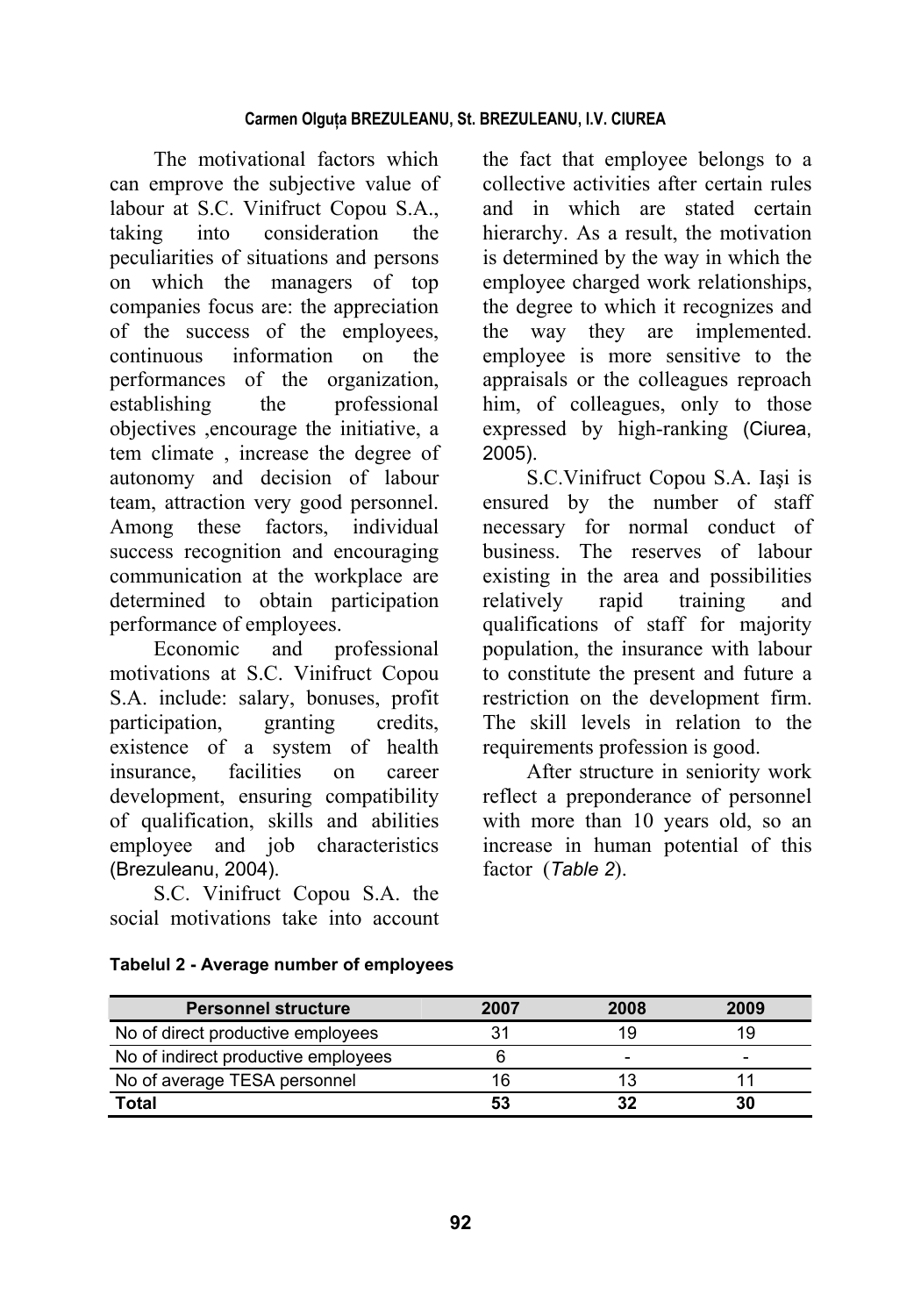# **ASPECTS REGARDING THE HUMAN RESOURCES MANAGEMENT**

The Politics of personal company focuses on the following major directions: restructuring staff, reorientation staff, and employment promotion.

Staff restructuring has been made as a result of transition from the centralized economy to a market economy and the company division. Among the criteria taken into account for staff cuts are part staff: annual judgements, Disciplinary offence situations familiar and results from tests.

Promotion is the most used method in case of recruitment from domestic sources and consists of the seniority an employee for a post superior in terms of business or the level of salaries (Brezuleanu, 2009).

Transfers represent, along with promotion and announcements of employment, the third method of recruitment of human resources from domestic sources, consisting of the transfer of employees from different branches, points for working or production centers of activity of the company to others or on its premises.

S.C. Vinifruct Copou S.A., *curriculum vitae* constitutes one of the basic documents of the start selection procedures. travel along and checking the preliminary phase document is to begin the selection itself. It also means the help of which are eliminated from competition candidates who do not meet minimum requirements to fill a post (Brezuleanu, 2008).

Redirecting personnel is carried out on the top party resulted in applying the criteria listed above, a part of personally being directed in various areas. After analyzing the staff of the S. C. Vinifruct Copou S A of Iasi workers see that the number of company represents about 2/3 of the total personnel, the rest of 1/3 being composed of TESA personnel (*Table 3*).

| No. | <b>Specification</b> | 2007  | 2008 | 2009  |  |
|-----|----------------------|-------|------|-------|--|
| 1   | Total personnel      | 53    | 32   | 30    |  |
| 2   | Personnel TESA       | 16    | 12   | 10    |  |
|     | weight %             | 30,19 | 37,5 | 33,33 |  |
| 3   | <b>Workers</b>       | 37    | 20   | 20    |  |
|     | weight %             | 69.81 | 62,5 | 66,67 |  |
| 4   | Qualified workers    | 37    | 20   | 20    |  |
|     | weight %             | 69.81 | 62,5 | 66.67 |  |

**Table 3 - Staff structure existing in S.C.Vinifruct Copou S.A. Iaşi** 

Employee within the organization is available general manager of a company in the plan structure may approve hiring of staff for strictly necessary to jobs.

Promotions in the company may be only according to the needs and to ensure the funds of the company.

Having regard to process peculiarities activity specific hours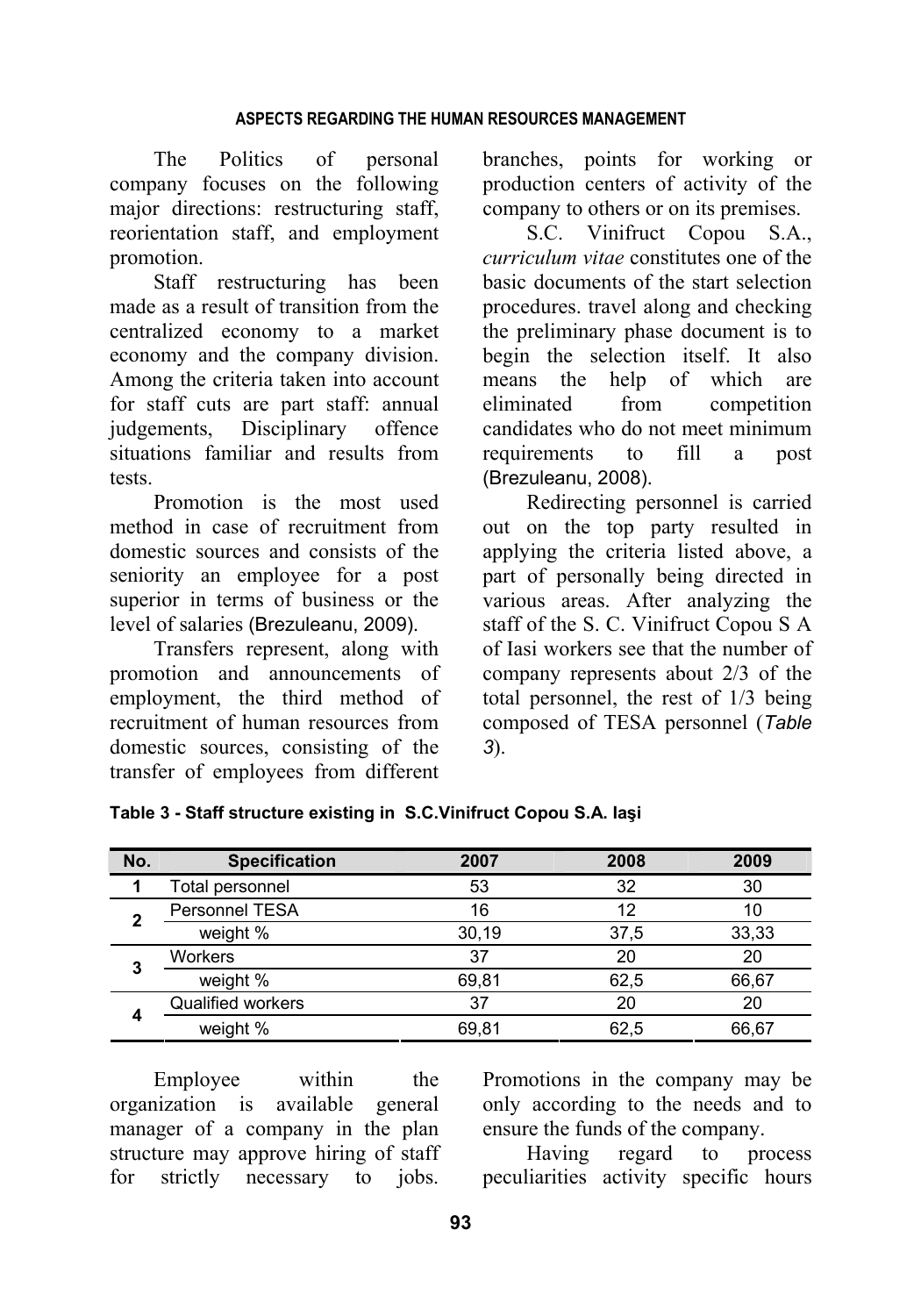### **Carmen Olguţa BREZULEANU, St. BREZULEANU, I.V. CIUREA**

and field in which S. C. Vinifruct Copou S.A. Iaşi serving, see within a structure adequate staff on jobs, in which specific hours hold share in total staff (*Tabel 4*).

Although there have been big restructuring of the staff, has managed to keep at least a worker for each job. Salaries are negotiated annually.

Appreciations made on the criterion "structure of personnel on age", show a non-equilibrated repartization of the personnel (*Figure 2*).

| No.            | <b>Profession</b>             | <b>Number of personnel</b> |       |                |        |                |       |
|----------------|-------------------------------|----------------------------|-------|----------------|--------|----------------|-------|
|                |                               | 2007                       | %     | 2008           | %      | 2009           | %     |
|                | Engineers + economists        | 10                         | 18,87 | 8              | 25     | 8              | 26,67 |
| $\overline{2}$ | Technicians                   | $\overline{2}$             | 3,77  |                | 3,125  |                | 3,33  |
| 3              | Agricultural mechanis         | 12                         | 22,64 | 7              | 21,875 | 5              | 16,66 |
| 4              | <b>Drivers</b>                | 6                          | 11,33 | 3              | 9,375  | 3              | 10    |
| 5              | Tresurer                      | 6                          | 11,33 | 3              | 9,375  | 3              | 10    |
| 6              | Cooper                        | 2                          | 3,77  |                | 3,125  |                | 3,33  |
|                | Tree and vine growing workers | 5                          | 9,43  | 2              | 6,25   | $\overline{2}$ | 6,67  |
| 8              | Cashier. Typist. Attorney.    | 3                          | 5,66  | $\overline{2}$ | 6,25   | 2              | 6,67  |
| 9              | Electricians                  | 2                          | 3,77  |                | 3,125  |                | 3,33  |
| 10             | Watch men and house keepers   | 5                          | 9,43  | 4              | 12,5   | 4              | 13,34 |
|                | Total                         | 53                         | 100   | 32             | 100    | 30             | 100   |





**Figure 2 - Structure of personnel on age**

Staff who consider that gives the best performance, i.e at the age between 10 and 20 years, has a weighting of about 37% and the staff of replacement, under 5 years old has a weighting of 7%, the conditions under which staff with a length over 20 years has a weighting of more than 36%.

We consider that it is necessary an intensification of concern driving compartment and personnel in terms of personnel structure and promoting personnel replacement, since pyramid age indicate a slight tendency of aging staff (*Figure 3*).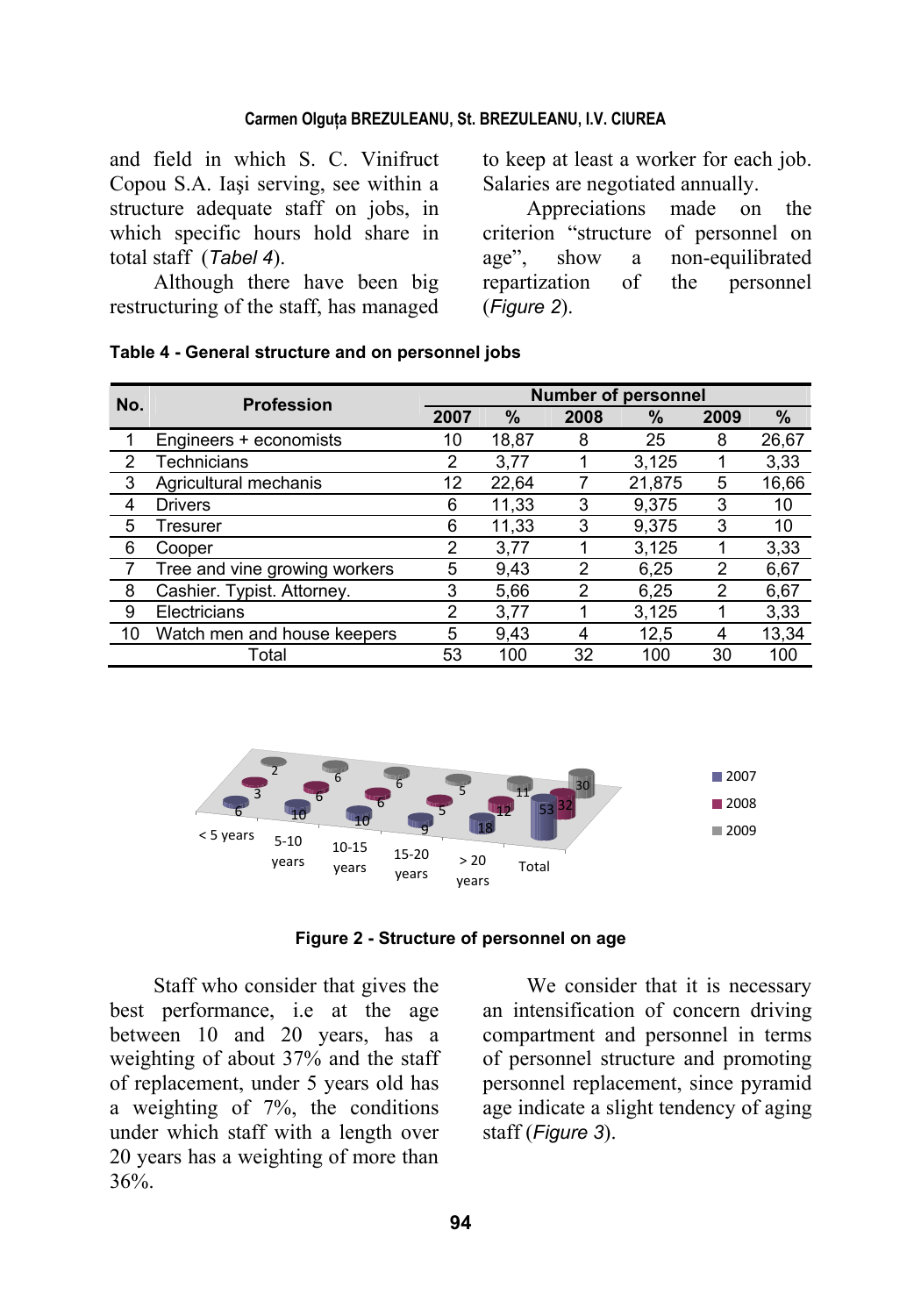## **ASPECTS REGARDING THE HUMAN RESOURCES MANAGEMENT**



**Figure 3 - Structure of personnel on sexes** 

# **CONCLUSIONS**

The importance of human resources at S.C. Vinifruct Copou S.A. Iai widely recognized, representing the most important lever for putting the potential value of land and animals, and the technical means, and financial information. The main elements showing these aspects relate to: contribute to improving the means of production and boost potential objects work, are the only creative value for use (products and services), and means and objects of labour, is the only resource capable of autoperfectionare by training and practice, is resource to quality and structure is an important greater than quantity.

The study work and the human resources aims to provide the other hand, eliminating or reducing consumptions of unnecessary time activities, and on the other hand improving methods of work, the use of means and working the labour and the ergonomic conditions in which takes place work.

Emprovement of human resources management at S.C. Vinifruct Copou S.A. Iaşi involves not only efficient management of existing disponibilities of labour force in terms of employment grade agricultural and non-agricultural, but also potencig the productive work by increasing the level of training of rural segments of population been trained both in agriculture as, especially in rural non-agricultural activities, alternative generators of income.

# **REFERENCES**

**Brezuleanu S., 2004** - *Management agricol . Teorie şi practică* (*Agricultural Management. Theorie and practice)*. Editura Performantica, Iaşi